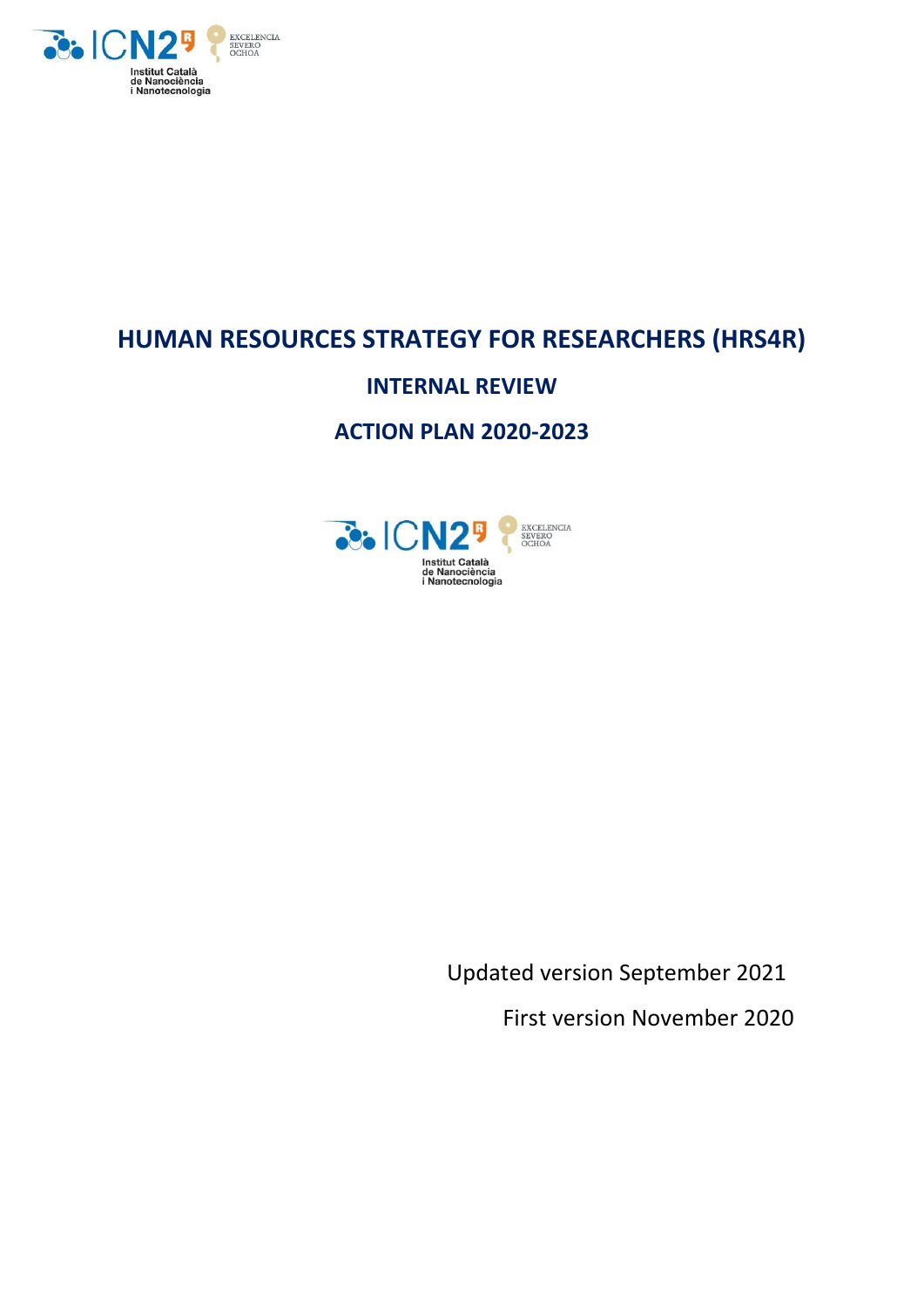

Internal Review **Case number:** 2020ES488097

**Name of organisation under review:** Institut Català de Nanociència i Nanotecnologia **Organisation's contact details:** Campus UAB, Bellaterra (Barcelona), Bellaterra, None, 08193

INDEX

| 1. ORGANISATIONAL PROFILE                               |    |
|---------------------------------------------------------|----|
| 2. NARRATIVE                                            |    |
| 3. INTERNAL REVIEW HRS4R                                |    |
| 4. NEW ACTIONS                                          | 11 |
| 5. OPEN TRANSPARENT AND MERIT-BASED RECRUITMENT (OTM-R) | 14 |
| 6. IMPLEMENTATION                                       | 15 |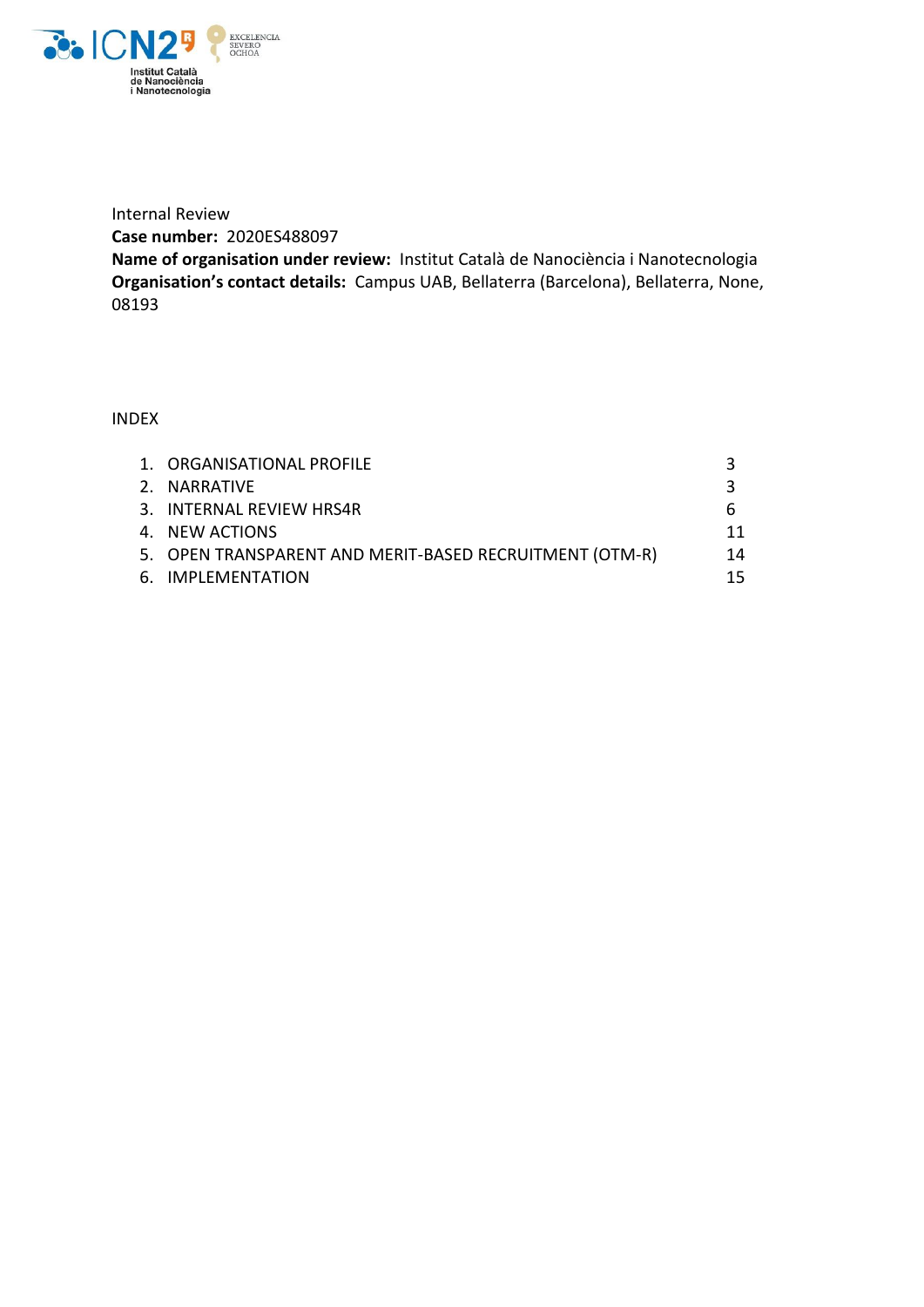

### **1. ORGANISATIONAL PROFILE**

ICN2 is a non-profit research centre of nanoscience and nanotechnology, located in Barcelona, Spain, promoted by the Generalitat de Catalunya (Catalan Government), Consejo Superior de Investigaciones Científicas (Spanish Council for Scientific Research, CSIC) and the Universitat Autònoma de Barcelona (Autonomous University of Barcelona, UAB), considered a Catalan research centre, identified as a 'CERCA centre'. It was accredited in 2014 as a Severo Ochoa Centre of Excellence. ICN2's mission is to achieve the highest level of scientific and technological excellence in Nanoscience and Nanotechnology and to facilitate the adoption and integration of nanotechnologies into society and industry.

#### **2. NARRATIVE**

As a starting point for the HR strategy, the centre welcomed the European Commission recommendation of 11 March 2005 and committed itself to applying the stated principles in the European Charter for Researchers and the Code of Conduct for the Recruitment of Researchers.

We were awarded the HR Excellence in Research logo in June 2015, which has provided a great incentive for consolidating a cultural change within the institute, inspired by European principles concerning the development of researchers' careers.

With this aim in mind, several actions were proposed in order to achieve these principles after the GAP analysis phase.

In May 2017, we passed the Interim Assessment phase with many of these actions completed. And now, in November 2020, we are describing the status of all these actions and updating the action plan with new actions.

We have worked on four major areas over these past 5 years:

- $\checkmark$  Ethical and professional aspects
- $\checkmark$  Recruitment and Selection (OTM-R)
- $\checkmark$  Working conditions and social security
- $\checkmark$  Training and development

The new actions included in the action plan involve several institutional and transversal committees, which are working to define and monitor the plans for different institutional and Strategic Programmes. Therefore, these transversal actions are also included in these programmes as a way to continue with the Excellence in the Research Centre.

# **Severo Ochoa Programme 2018-2022 [https://icn2.cat/en/research/severo-ochoa-centre-of](https://icn2.cat/en/research/severo-ochoa-centre-of-excellence)[excellence](https://icn2.cat/en/research/severo-ochoa-centre-of-excellence)**

The ICN2 Severo Ochoa Programme is the means by which the most challenging and ambitious elements of our four-year institutional strategy will be achieved. It sets out to achieve goals in four key areas. Front and centre is scientific excellence, alongside technology innovation and exploitation, our international profile and best practices in governance.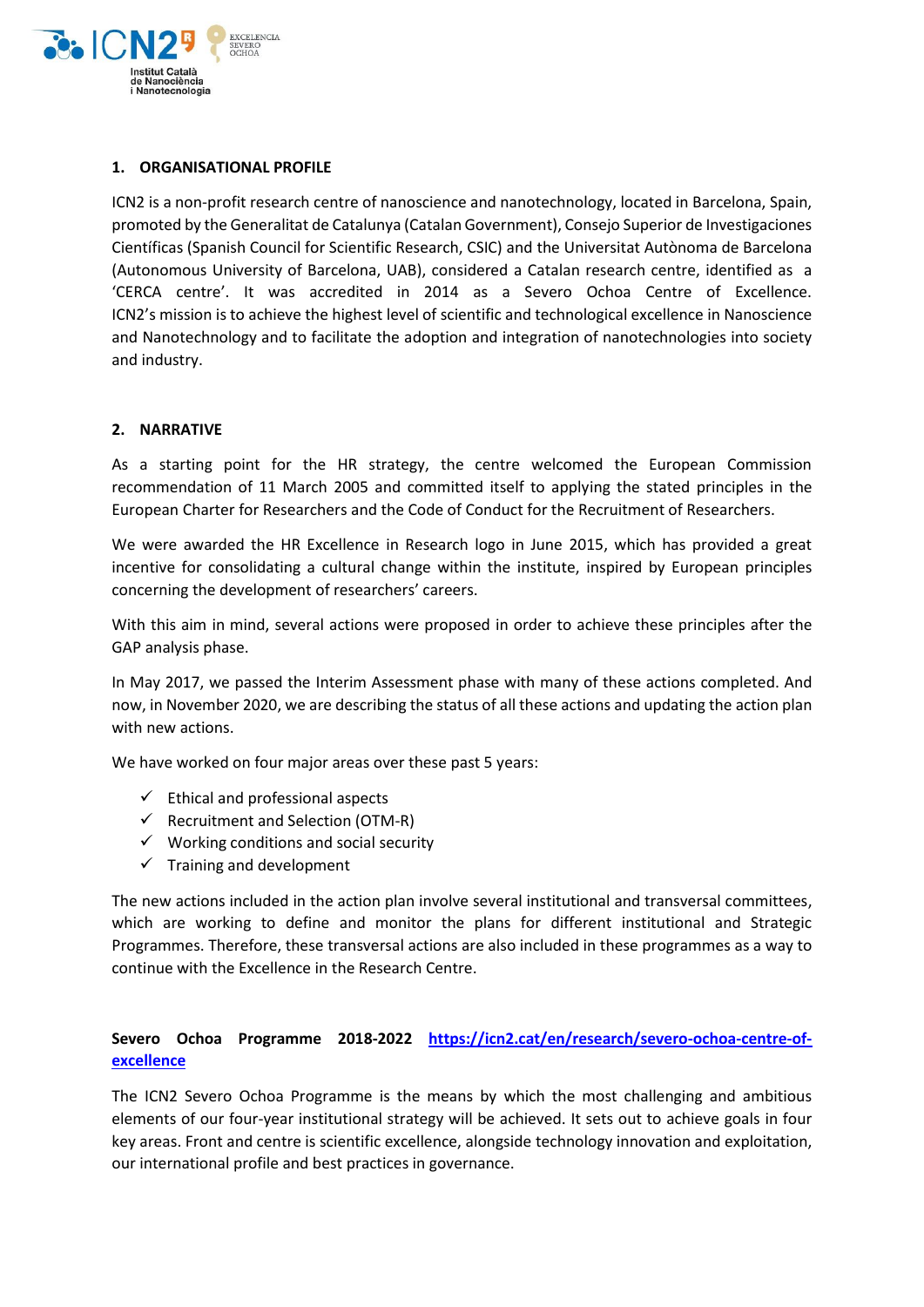

The Scientific Programme is complemented by cross-cutting activities in Training, Internationalisation, Exploitation and Dissemination.

#### SO2 Programme Committee members:

- Prof. Pablo Ordejón: (Distinguished Researcher, Group Leader and Director)
- Prof. Jose Antonio Garrido (ICREA Research Professor and Group Leader and Vice Director)
- Lluís Bellafont (ICN2 Manager)
- Dr. Monica Lira (CSIC Research Scientist and Group Leader)
- Prof. Daniel Maspoch (ICREA Research Professor and Group Leader)
- Dr. Klass Jan-Tielrooij (Junior Group Leader)
- Dr. Neus Domingo (CSIC Distinguished Researcher)
- Dr. Belen Ballesteros (Unit Leader)
- Àlex Argemí (Head of Marketing and Communication)
- Pablo Pomposiello (Head of Business and Innovation)
- Julio Gómez (Head of Human Resources)
- Judit Vela (Head of Finance)
- Margarita Navia (Head of Strategy Development)
- Núria Benítez (Institutional Strategy Development)
- Rachel Spencer (Research Development)
- Andrés Ballesteros (Competitive Funding Officer)

#### **ICN2 Strategic Plan (2021-2024)**

One of the Strategic goals in our Strategic Plan that we will present before the end of the year is:

# *GOAL 2.- Delivering Enhanced Impact to Society*

*Priority 1: To nurture and support talent*

In this Priority other actions are defined, which are also included in our updated actions for the HRS4R. This is important for englobing the actions from a strategic point of view.

The Strategic Plan began to be discussed in July 2020 in an internal online workshop with those responsible for each priority. The conclusions and first proposals were discussed in a Group Leaders and Division Leaders workshop in September 2020. The final version of the Strategic Plan must be completed before the end of 2020.

#### Strategic Plan contributors:

- Prof. Pablo Ordejón: (Distinguished Researcher, Group Leader and Director)
- Prof. Jose Antonio Garrido (ICREA Research Professor and Group Leader and Vice Director)
- Lluís Bellafont (ICN2 Manager)
- Margarita Navia (Head of Strategy Development)
- Núria Benítez (Institutional Strategy Development)
- Rachel Spencer (Research Development)
- Àlex Argemí (Head of Marketing and Communication)
- Pablo Pomposiello (Head of Business and Innovation)
- Mireia Martí (Head of Competitive Funding)
- Dr. Monica Lira (CSIC Research Scientist and Group Leader)
- Prof. Daniel Maspoch (ICREA Research Professor and Group Leader)
- Prof. Clivia Sotomayor (ICREA Research Professor and Group Leader)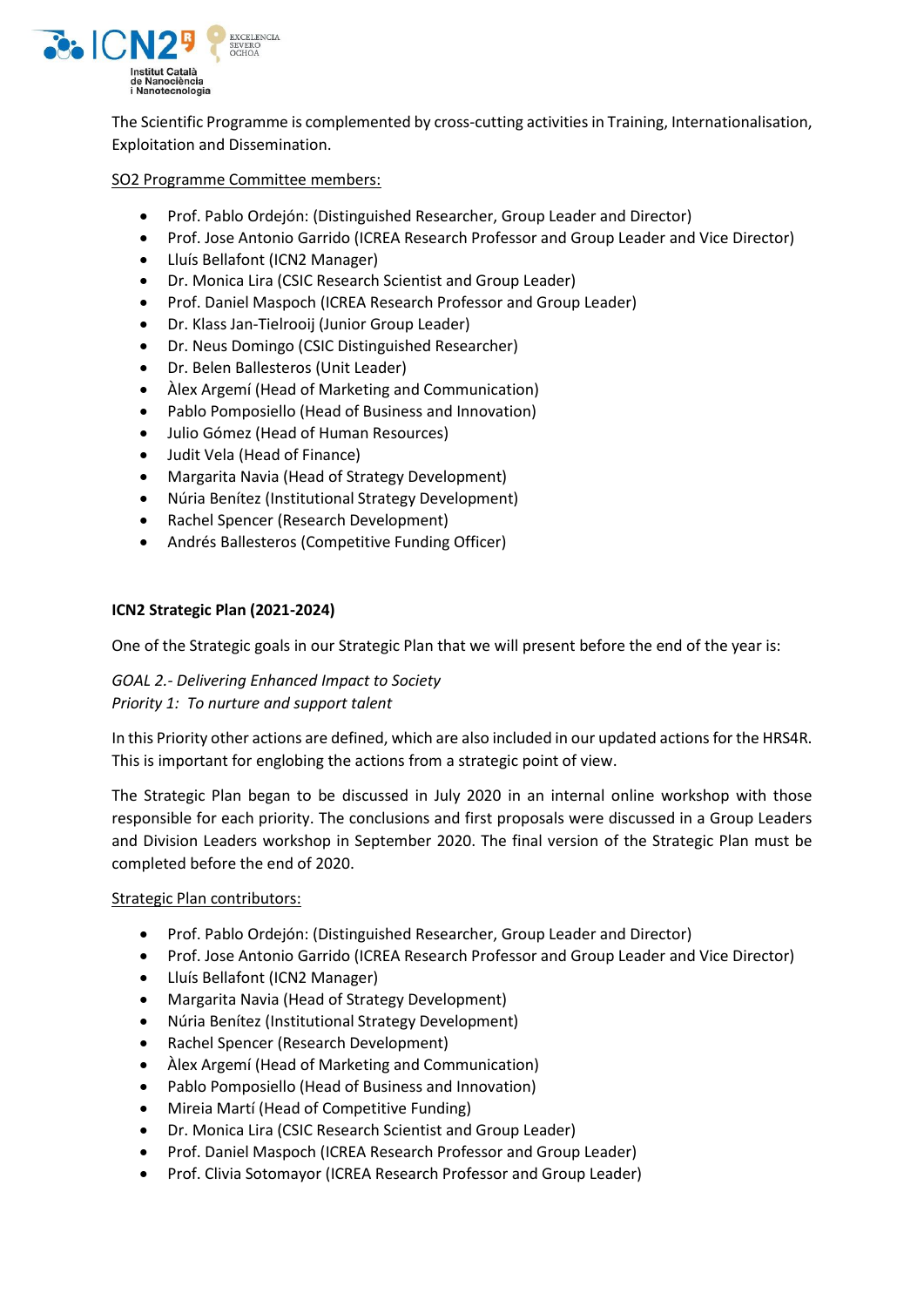

- Prof. Josep Nogués (ICREA Research Professor and Group Leader)
- Prof. Pedro Gómez (CSIC Research Professor and Group Leader)
- Prof. Laura Lechuga (CSIC Research Professor and Group Leader)
- Dr. Daniel Ruiz (CSIC Tenured Scientist and Group Leader)
- Dr. Klass Jan-Tielrooij (Junior Group Leader)
- Prof. Aitor Mugarza (ICREA Research Professor and Group Leader)
- Prof. Kostas Kostarelos (Senior Group Leader)
- Prof. Jordi Arbiol (ICREA Research Professor and Group Leader)
- Prof. Victor Puntes (ICREA Research Professor and Group Leader)
- Prof. Arben Merkoci (ICREA Research Professor and Group Leader)
- Prof. Gustau Catalan (ICREA Research Professor and Group Leader)
- Prof. Sergio Valenzuela (ICREA Research Professor and Group Leader)
- Prof. Stephan Roche (ICREA Research Professor and Group Leader)
- Dr. Gustavo Ceballos (Head of Research Support Division Instrumentation Unit)
- Dr. Belen Ballesteros (Unit Leader)
- Dr. Jose Santiso (CSIC Tenured Scientist and Unit Leader)

#### **Equal Opportunities Plan (2019-2022)**

ICN2's Equality of Opportunities and Diversity Management Plan is therefore framed within the CERCA Institute network's equality policies. Thus, ICN2 has explicitly included a clear objective in its core Strategic Plan: "… Offer a hiring and professional promotion system based solely on merit and free from discrimination. To promote traditionally disadvantaged groups proactively to pursue professional promotion, the elimination or reduction of obstacles posed by working conditions, language, cultural norms or physical access. To operate with transparency and honesty, the application of international standards in matters of ethics, scientific process and management. "

The Equal Opportunities Committee brings together the key agents in the process of developing, designing and implementing equal opportunities and diversity management policies. Likewise, in the act of its constitution, the principles that must govern it were determined. These actions are also included in the HRS4R new actions.

# ICN2 Equality Committee

- Dr. Neus Domingo (CSIC Distinguished Researcher)
- Julio Gómez (Head of Human Resources)
- Àlex Argemí (Head of Marketing and Communication)
- Núria Benítez (Institutional Strategy Development)
- Rachel Spencer (Research Development)
- Prof. Josep Nogués (ICREA Research Professor and Group Leader)
- Dr. Belen Ballesteros (Unit Leader)
- Dr. Marius Costache (Senior Researcher)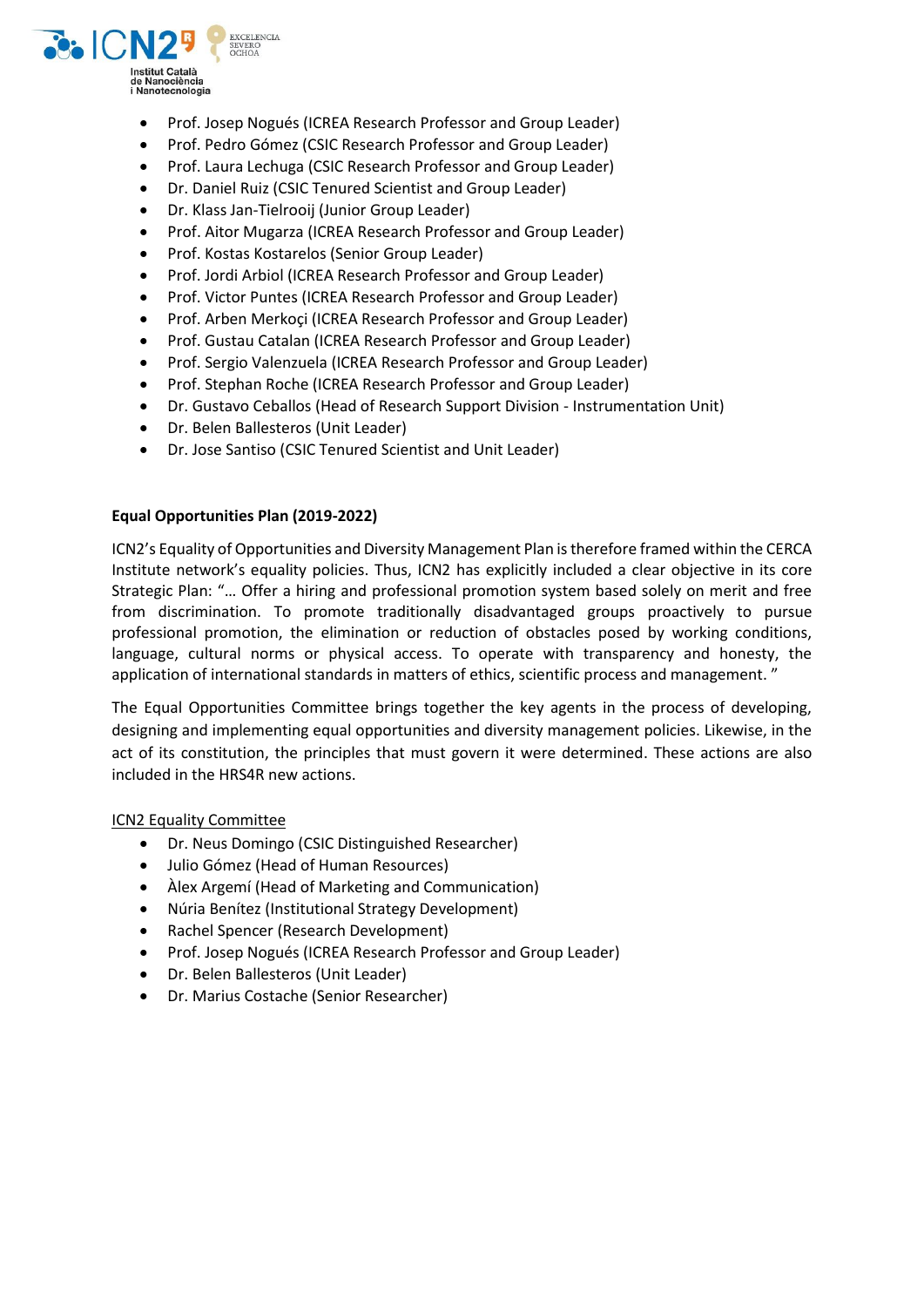

#### **HRS4R Plan (2020-2023)**

A specific and transversal (scientific and non-scientific members) HRS4R committee has been created to meet at least once a year, and reinforce the monitoring of the progress in the action plan and do modifications or re-scheduling if it is necessary.

HRS4R Committee

- Julio Gómez (Head of Human Resources)
- Dr. Margarita Navia (Head of Strategy Development)
- Dr. Pablo Pomposiello (Head of Business and Innovation)
- Dr. Neus Bastús (Senior Researcher and Chair of Equal Opportunities)
- Dr. Inhar Imaz (Senior Researcher)
- Dr. Giulio Rosati (Postdoctoral Researcher)
- Dr. Regina Galcerán (Postdoctoral Researcher)
- Marta Delgà (PhD Student)
- Ivana Cavaliere (PhD Student)

#### **3. INTERNAL REVIEW HRS4R**

A brief description of the degree of execution of actions in the 2016-2020 Plan is provided below. This review was prepared by the Human Resources department, which is leading the implementation of the actions described in the HRS4R.

# **Ethical and professional aspects**

Following the European Charter for Researchers principles:

# **Evaluation/Appraisal System**

The appraisal system for Administration and Divisions has been operating since 2015. This is a consolidated process that is carried out every year. It allows for personal commitment to the achievement of important projects and a follow-up of the performance of each administration or division employee. Moreover, the institutional section of the objectives template allows the employees to know what is of key importance for the institution each year. Although the process is carried out on an annual basis, we have to be able to start the process early in the year. It is not easy, as we have to wait for several general indicators for the evaluation and the definition. This is something that needs to be improved in the system.

The implementation of the procedure for the evaluation of research performance is currently being agreed on with the different agents involved. The creation of the Strategy Development Area and the incorporation of the Head of Strategy will accelerate the achievement of this commitment, which was not possible to arrange due to the criteria being difficult to establish. The idea is start this new process in 2021.

#### **Gender Balance, Non-Discrimination**

The equal opportunities and Diversity management committee was created in 2015 and continues to operate. The first Equal Opportunities plan was also created. In 2019 and 2020 we renewed this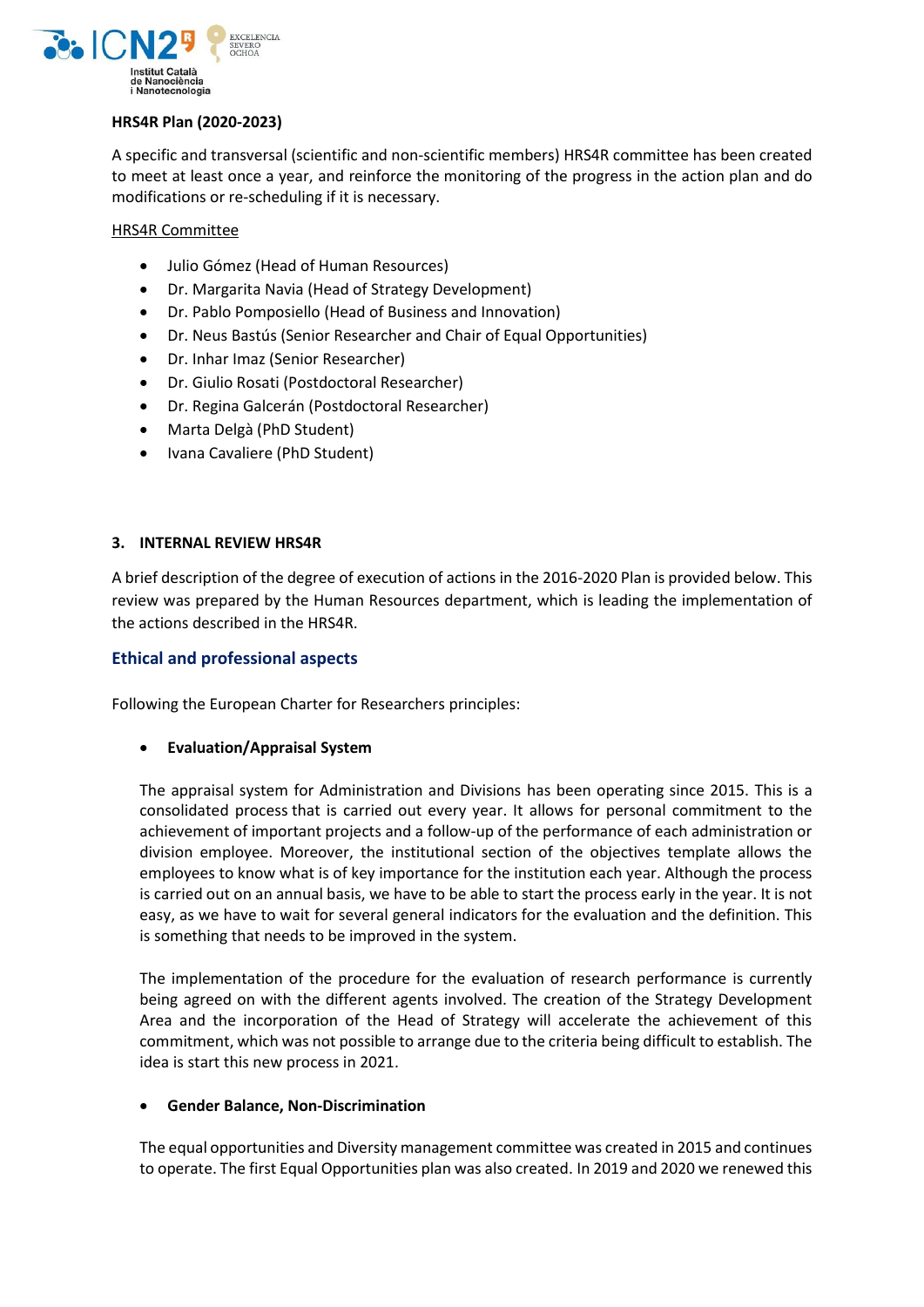

Equal Opportunities plan with a strong action plan to be achieved over the next 4 years. Although all our policies and procedures take gender issues and non-discrimination into account, we have to increase the final indicators such as the number of women researchers recruited.

The welcome brochure was updated twice during this period. In this document we have included all the social benefits for the employees. Due the current pandemic circumstances, we have implemented teleworking in our institute to promote security and also conciliation. Like many other organisations, we will have to regulate this working system and spatial organisation as a new goal once the pandemic has passed.

#### **Career Development, Access to Careers Service**

The PhD programme defined and executed during this period has specific training in Career Development and monitoring conducted by internal experts who advise the members of this programme.

The Mentoring Programme has also being operating since 2017, as a tool where all the ICN2 members, not only researchers, can contact a pool of internal volunteer mentors for help and to share experiences, which are useful for career development. We need to improve the dissemination of this tool.

During this time, the BIST Career Service also started with ICN2 as one of its promoters, an initiative where Postdocs and PhD Students can contact experts in career guidance. Some of our ICN2 members have contacted these experts and used those resources. The proposal for the future includes this kind of support with a clear section on the ICN2 intranet, where a pool of external experts can help in this career service.

The exit interviews conducted by the Human Resources department allows us to identify our organisation's strengths and weaknesses.

#### **Ethical Principles**

An institutional Code of Conduct was launched during this period. The document was first amended in June 2019 and then again in November 2019, including the CERCA (Research Centres of Catalonia) Code of Conduct principles. The document is available on the ICN2 intranet and delivered to the new incorporations at the institute who sign it to show they have received the document and are committed to respecting its content. The ICN2 Welcome Brochure also includes a section on the Code of Conduct.

The Ethics Committee, represented by research and non-research profiles, schedules regular meetings to analyse different proposals for projects, or in the event of any claim regarding our code of conduct, establishing interviews to clarify the cases, offering a dictum and answering the affected people. We are also supported by the CERCA Institute (Research Centres of Catalonia) through its ombudsperson, if we decide to externalise any specific case.

The training activities are fundamental for the improvement of the Ethics and Research Integrity commitment. We have had difficulties finding experts in the ethics and research field who are able to share their knowledge with the research community. Most are experts in bioethics and that is not our main field of study. This is a difficultly also experienced by other research centres that we collaborate with.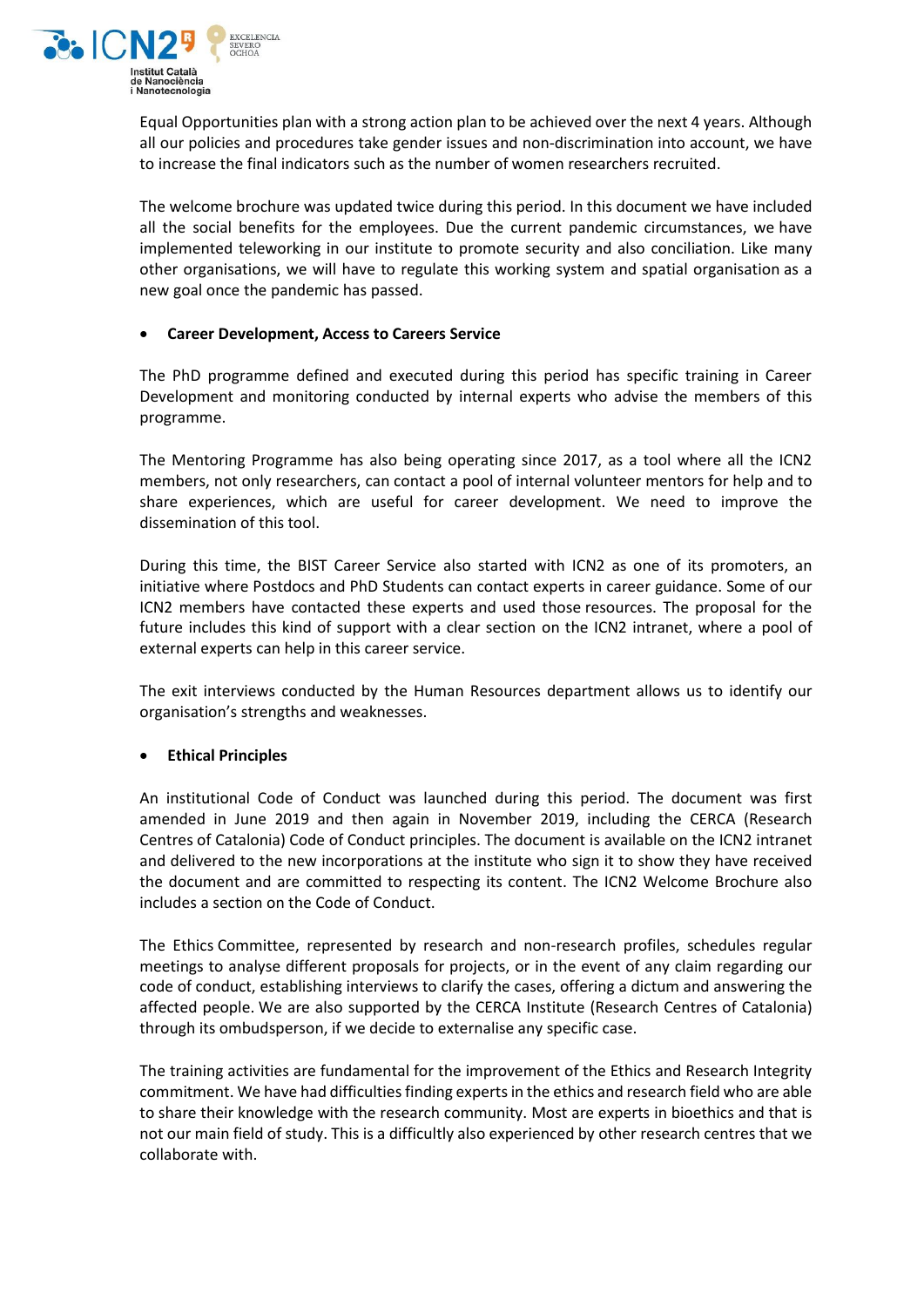

The reinforcement of the Code of Conduct knowledge for the ICN2 Community was identified as an improvement in 2020. It was agreed to develop different actions:

- An online course with the contents of the Code of Conduct is being prepared for current employees and also as initial training for new incorporations.
- Specific informative sessions, seminars and workshops must be organised regularly in the next few months.
- Archiving materials of the Training Sessions in a Research Integrity section on the intranet.
- News on the website about institutional actions aimed at promoting ethical issues.

#### **Public Engagement**

We saw improvements in the Internal Communication during this period, many things are developed in the institute, but we have to communicate properly. The Communication Department has written the policy and HR is preparing specific training to be launched in the next few months. This new procedure has to be discussed internally, and will be disseminated properly.

# **Recruitment and Selection (OTM-R)**

Following the European Charter for Researchers principles:

#### **Recruitment, Selection**

During the current period with the HRS4R logo, recruitment procedures have been were designed and launched: one for Postdoctoral Recruitment and the another for the admission of the PhD student candidates to the PhD Programme. The recruitment procedure is available in the intranet for all the employees. For each call there is proper dissemination, at very least on our website but also in Euraxess and other detected recruitment sources. A panel is defined for the call and a final evaluation template is completed with the ranking of the candidates. Newcomers are welcomed with a meeting with the People Development Officer including information about the institution, procedure, and policies, and a tour of the building. The OTM-R principles have been and continue to be an important culture change, to which the institute is very committed. This transparency and dissemination have not facilitated a significant increase in the number of women in some of the research positions, and this issomething we want to improve. We think that OTM-R principles constantly need to be promoted and monitored.

#### **Access to Careers Service, Career Development**

The exit interview reveals the destination of the people who leave the centres. Recently, we created several technical procedures for keeping in touch with the people who leave the institute by forwarding e-mails. More things have to be developed for have a real contact with ex-members of ICN2. The ICN2 Community section on the website is now being defined and should be implemented over the next 18 months

#### **Value of mobility**

Relations with national and international institutions are fundamental for Science. We are constantly promoting mobility with our students and researchers. The Severo Ochoa mobility programme is a funding programme where an internal panel examines mobility petitions and awards those that are interesting and strategic for researchers and the institute. On the other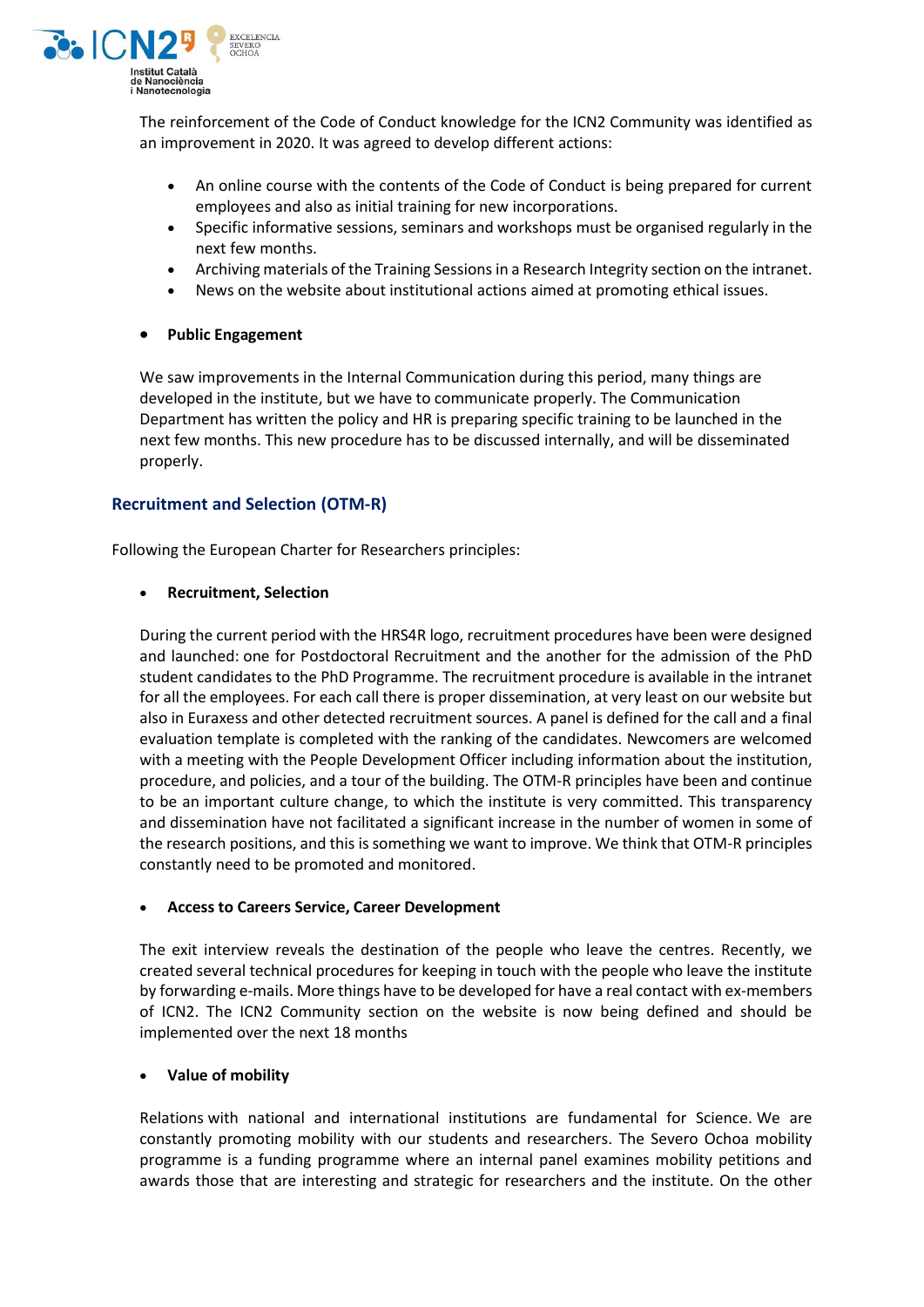

hand, many agreements with other institutions and researchers are prepared, which allow for research stays for national and international students and researchers in our facilities and laboratories.

# **Working Conditions**

Following the European Charter for Researchers principles:

#### **Working conditions:**

The working conditions are available for all the employees as a transparency exercise. The institutional intranet contains the following information: the collective agreement with all the labour aspects, which was agreed upon with a group of employee representatives. More materials and resources have been created to be disseminated and inform people about those agreements: the Welcome Brochure, which includes a specific section on labour issues, and the Guide for Newcomers, specially designed for the new international members with information related to visas, mobility and relocation. With the same aim, HR meets each new ICN2 member to explain his/her contract and working conditions.

#### **Contractual and legal obligations**

As mentioned in the previous point, each member is informed about his/her contractual and legal obligations once he/she joinsthe organisation. All the internal documents are in English, to ensure they are understood by all the employees. New updates are communicated to the Group Leaders and Heads of Administration via e-mail. In general cases, the information is shared with all the employees. Recently, there have been many changes in the labour conditions and public requirements. This has meant many changes in the documentation and procedures in order to follow the new legal obligations. Some of these new external legal and public obligations facilitate the labour relations and have been improvements, but others are very strict and increase a research centre's paperwork. ICN2 has addressed it with the maximum commitment to continue developing its research with excellence.

#### **Professional attitude, Accountability**

In order to facilitate funding opportunities for our researchers, we have developed a Strategy office where, through different media (mail, intranet), researchers are informed about these opportunities. This office also identifies which of our ICN2 members are in the most eligible for each grant. The procedure is currently being improved so asto increase visibility and facilitate the communication of these opportunities.

# **Training and Development**

Following the European Charter for Researchers principles:

 **Good practice in research, Continuing Professional Development, Access to research training and continuous development, Supervision:**

The Training Policy was written in 2015 and it is available for all Community on our intranet.

Since 2016, an annual Training Plan has been launched for everyone in the ICN2 Community. It is based on the training needs expressed by the Group Leaders and the Head of Administration and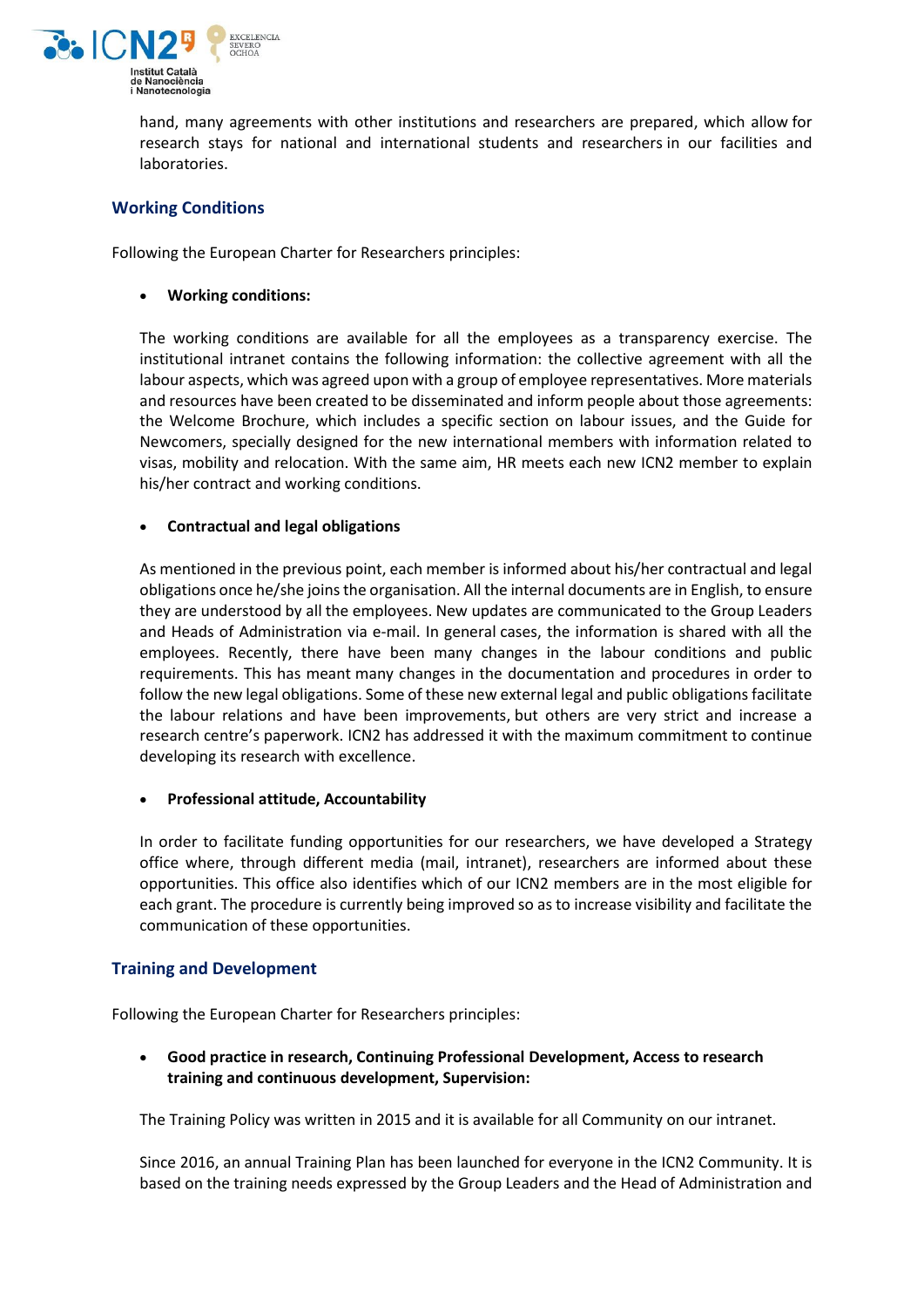

covers Languages, Scientific Knowledge, Organisational and Personal Skills and Job-Related Skills. The participation in the training needs detection by the Group Leaders and Heads is not always very smooth, so we are developing a training tool where people can express their needs in order to promote their commitment to self-development. This tool will enable the training developed by our ICN2 Members to be registered correctly and provide a Certificate. Although both things started some time ago, they must be more automatic in order to be implemented correctly. This tool should allow it.

A specific training plan for PhD Students included in our PhD Programme has been running for several years now. This training covers topics such as scientific writing, soft skills, languages, and ethics for each year of the PhD. The participation is acceptable but we expect more commitment in the attendance.

We have focused primarily on the training of PhD Students. However, our next stage is the Postdoc collective. We are currently preparing a specific training plan for Postdoctoral Researchers, in view of the European Research Descriptors.

The mentoring programme currently in place will also have to be more accessible and we expect it to be shared with other centres in the region. As mentioned in other points, the Careers Service, also needs to be developed and facilitate more resources to the researchers.

# **4. NEW ACTIONS**

This section describes the new actions intended for execution in the Action Plan for 2020-2023.

These proposals are the results of the initiatives promoted and discussed with the committee behind the Institutional and transversal Severo Ochoa Programme in the Recruitment and Training section. Moreover, other new actions are part of Talent section of our new ICN2 Strategic Plan, which has been developed over the course of these last 6 months of 2020. And finally the gender actions committed in our Equal Opportunities Plan. Several members of ICN2 with different backgrounds have been involved.

| <b>Title action</b>                                                                                                                                                            | <b>Timing</b> | Responsible<br>Unit     | Indicator(s)/Target                             | <b>GAP Principles</b>                                                                                                                    | Institutional<br>Programme |
|--------------------------------------------------------------------------------------------------------------------------------------------------------------------------------|---------------|-------------------------|-------------------------------------------------|------------------------------------------------------------------------------------------------------------------------------------------|----------------------------|
| 1. Define and<br>implement a<br>researcher's<br>competence<br>framework<br>highlighting soft<br>skills, which will<br>be collected in an<br>ICN2 Dictionary of<br>Competences. | June<br>2022  | <b>HR</b><br>Department | 1. Preparing a<br>dictionary of<br>competences. | 11. Evaluation/<br>appraisal<br>systems<br>28. Career<br>development<br>38. Continuous<br>Professional<br>Development<br>40. Supervision | Severo Ochoa               |
| 2. Design and<br>implementation of<br>ICN2's own HR<br>software to enable<br>the tracking of                                                                                   | June<br>2022  | <b>HR</b><br>Department | 1. Software<br>implemented.                     | 38. Continuous<br>Professional<br>Development                                                                                            | Severo Ochoa               |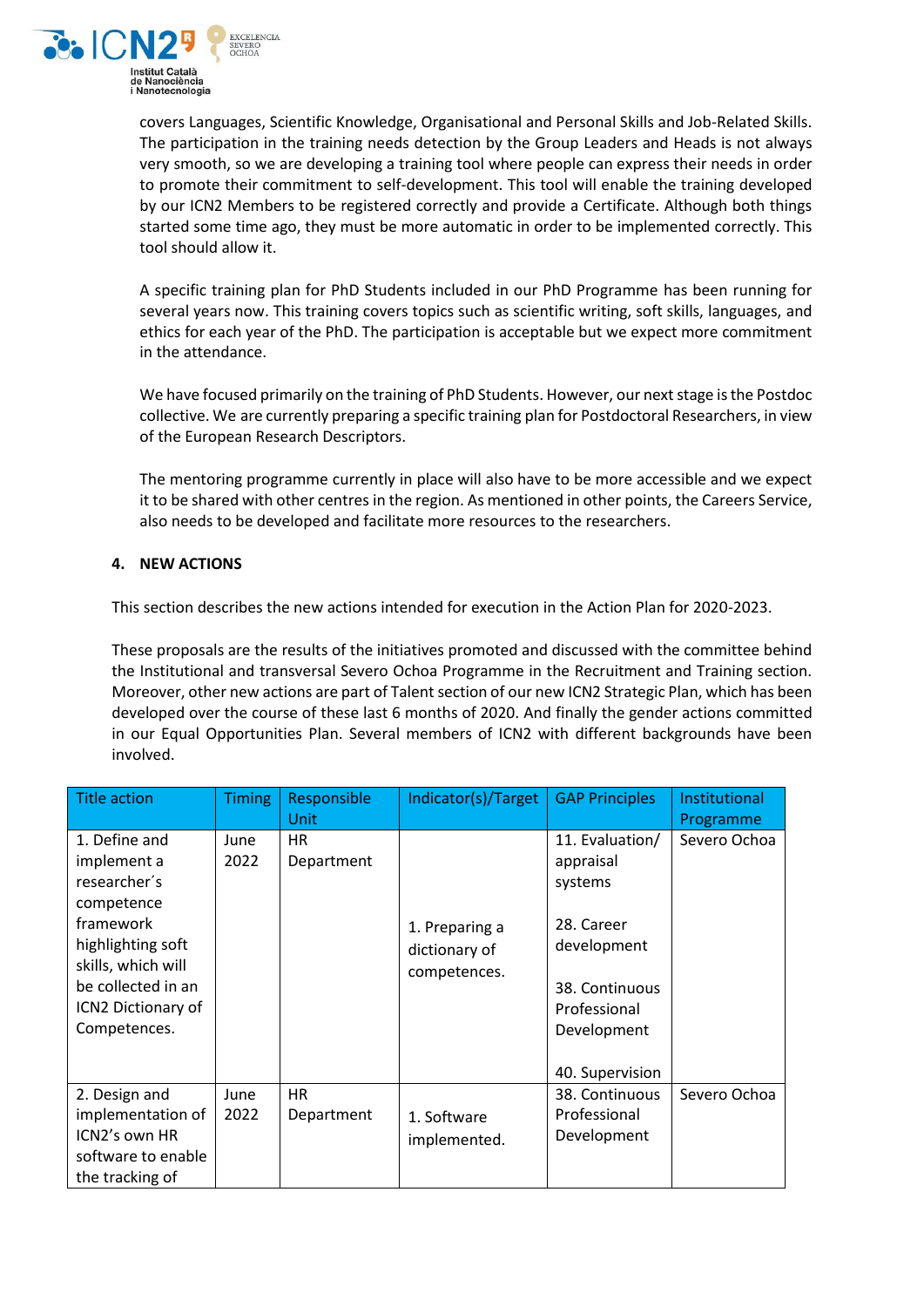

|    | employees'<br>professional<br>development for<br>the different<br>collectives at ICN2                                                                                                                                                             |               |                                                                    |                                                                                          | 39. Access to<br>research<br>training and<br>continuous<br>development |              |
|----|---------------------------------------------------------------------------------------------------------------------------------------------------------------------------------------------------------------------------------------------------|---------------|--------------------------------------------------------------------|------------------------------------------------------------------------------------------|------------------------------------------------------------------------|--------------|
| 4. | Who is Who<br>programme:<br>Implement<br>regular<br>presentations<br>from the<br>Administration<br>Departments<br>and Research<br>Support area<br>presenting the<br>members and<br>their roles to<br>the entire<br>ICN <sub>2</sub><br>Community. | June<br>2022  | HR<br>department<br>and the other<br>Administration<br>departments | All presentations<br>made in June 2022                                                   | 4. Professional<br>attitude                                            | Severo Ochoa |
| 5. | Starters and<br>Leavers:<br>Implement a<br>section on our<br>intranet<br>where the<br>new starters<br>and leavers<br>are informed.                                                                                                                | March<br>2021 | HR<br>department<br>and IT<br>department                           | 1. New starters<br>and leavers are<br>informed via the<br>ICN2 Intranet.                 | 7. Good<br>practice in<br>research<br>40. Supervision                  | Severo Ochoa |
| 6. | Establish an<br>ICN2 Day<br>where<br>different<br>activities for<br>the<br>researchers<br>and all the<br>ICN <sub>2</sub>                                                                                                                         | June<br>2022  | HR<br>department<br>and working<br>group                           | 1. To have defined<br>the proposal for<br>the day.<br>2. Organise and<br>launch the day. | 7. Good<br>practice in<br>research<br>9. Public<br>engagement          | Severo Ochoa |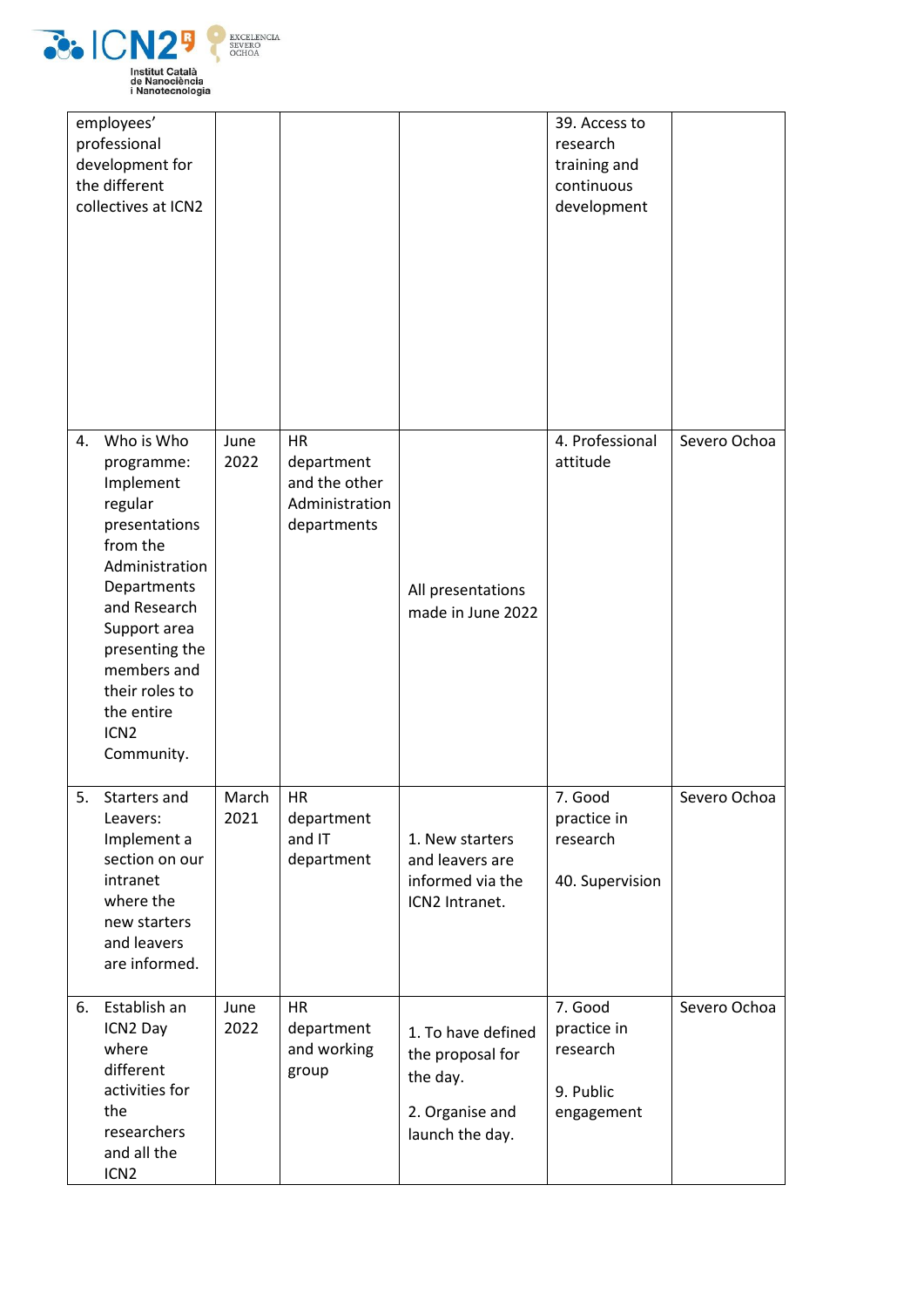

|    | community<br>will be<br>promoted.                          |              |                                                     |                                                                                                            | 23. Research<br>environment<br>38. Continuous<br>Professional<br>Development<br>39. Access to<br>research<br>training and<br>continuous<br>development |              |
|----|------------------------------------------------------------|--------------|-----------------------------------------------------|------------------------------------------------------------------------------------------------------------|--------------------------------------------------------------------------------------------------------------------------------------------------------|--------------|
|    | 7. Write an<br>adapted PhD<br>welcome<br>brochure          | June<br>2022 | <b>HR</b><br>department                             | 1. Write the<br>Welcome<br>2. Deliver to the<br>PhD students<br>collective                                 | 3. Professional<br>responsibility<br>5. Contractual<br>and legal<br>obligations<br>24. Working<br>conditions                                           | Severo Ochoa |
| 8. | Create PhD<br>retreats                                     | June<br>2022 | <b>HR</b><br>department<br>and PhD<br>working group | 1. Definition of the<br>activities for the<br>retreats.<br>2. Launch and<br>organise the<br>specific day.  | 9. Public<br>engagement<br>38. Continuous<br>Professional<br>Development<br>39. Access to<br>research<br>training and<br>continuous<br>development     | Severo Ochoa |
| 9. | Fully define<br>and roll out<br>the Mentoring<br>Programme | June<br>2022 | HR<br>department                                    | 1. Specific session<br>to encourage the<br>Mentees in the<br>programme and<br>the contact with<br>Mentors. | 28. Career<br>development<br>30. Access to<br>careers advice                                                                                           | Severo Ochoa |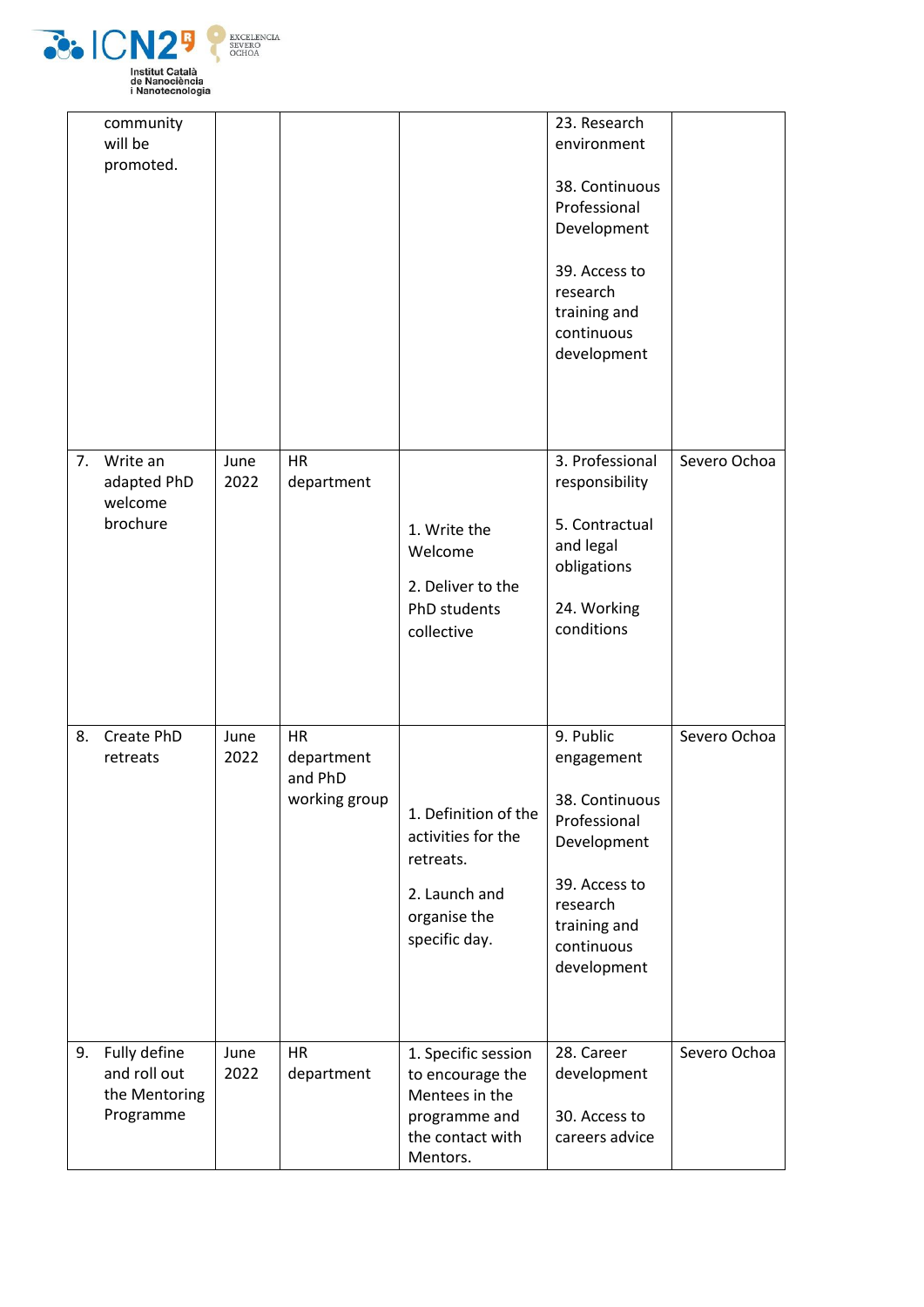

|                                                                                                                                                                                 |              |                         | 2. Involve in the<br>Mentoring<br>Programme other<br>research centres<br>that increase the<br>number of<br>Mentors.                                                                                         | 38. Continuous<br>Professional<br>Development<br>40. Supervision                                                                  |                                       |
|---------------------------------------------------------------------------------------------------------------------------------------------------------------------------------|--------------|-------------------------|-------------------------------------------------------------------------------------------------------------------------------------------------------------------------------------------------------------|-----------------------------------------------------------------------------------------------------------------------------------|---------------------------------------|
| 10. Agree on and<br>design one<br>specific<br>training path<br>for Postdocs                                                                                                     | Feb<br>2021  | <b>HR</b><br>department | 1. Define the<br>training path<br>2. Incorporate the<br>training into the<br>training plan.                                                                                                                 | 1. Define the<br>training path<br>2. Incorporate<br>the training<br>into the<br>training plan.                                    | Severo Ochoa                          |
| 11. Relocation<br>Assistance for<br>international<br>new<br>members;<br>regarding the<br>management<br>of Visa,<br>Spanish ID<br>number and<br><b>Social Security</b><br>number | June<br>2021 | <b>HR</b><br>department | 1. Payment for the<br>cost for a legal<br>assessor in foreign<br>procedures.                                                                                                                                | 5. Contractual<br>and legal<br>obligations<br>24. Working<br>conditions                                                           | Severo Ochoa<br>and Strategic<br>Plan |
| 12. Establish a<br>Careers<br>Service inside<br>the ICN2 with<br>the support of<br>external<br>experts.                                                                         | June<br>2023 | <b>HR</b><br>department | 1. Define the<br>programme and<br>the pull of<br>external experts<br>2. Prepare the<br>platform for<br><b>Careers Service</b><br>and disseminate<br>to the ICN2<br><b>Members</b>                           | 28. Career<br>development<br>30. Access to<br>career advice                                                                       | <b>Strategic Plan</b>                 |
| 13. Create the<br>ICN2 PhD and<br>Postdoc<br>councils                                                                                                                           | June<br>2022 | <b>HR</b><br>Department | 1. Establish the<br>campaign in order<br>to compose both<br>councils<br>2. Start<br>conversations to<br>discuss the<br>different<br>programmes:<br>Training Plan and<br>other<br>Development<br>Programmes. | 24. Working<br>conditions<br>28. Career<br>development<br>39. Access to<br>research,<br>training and<br>continuous<br>development | <b>Strategic Plan</b>                 |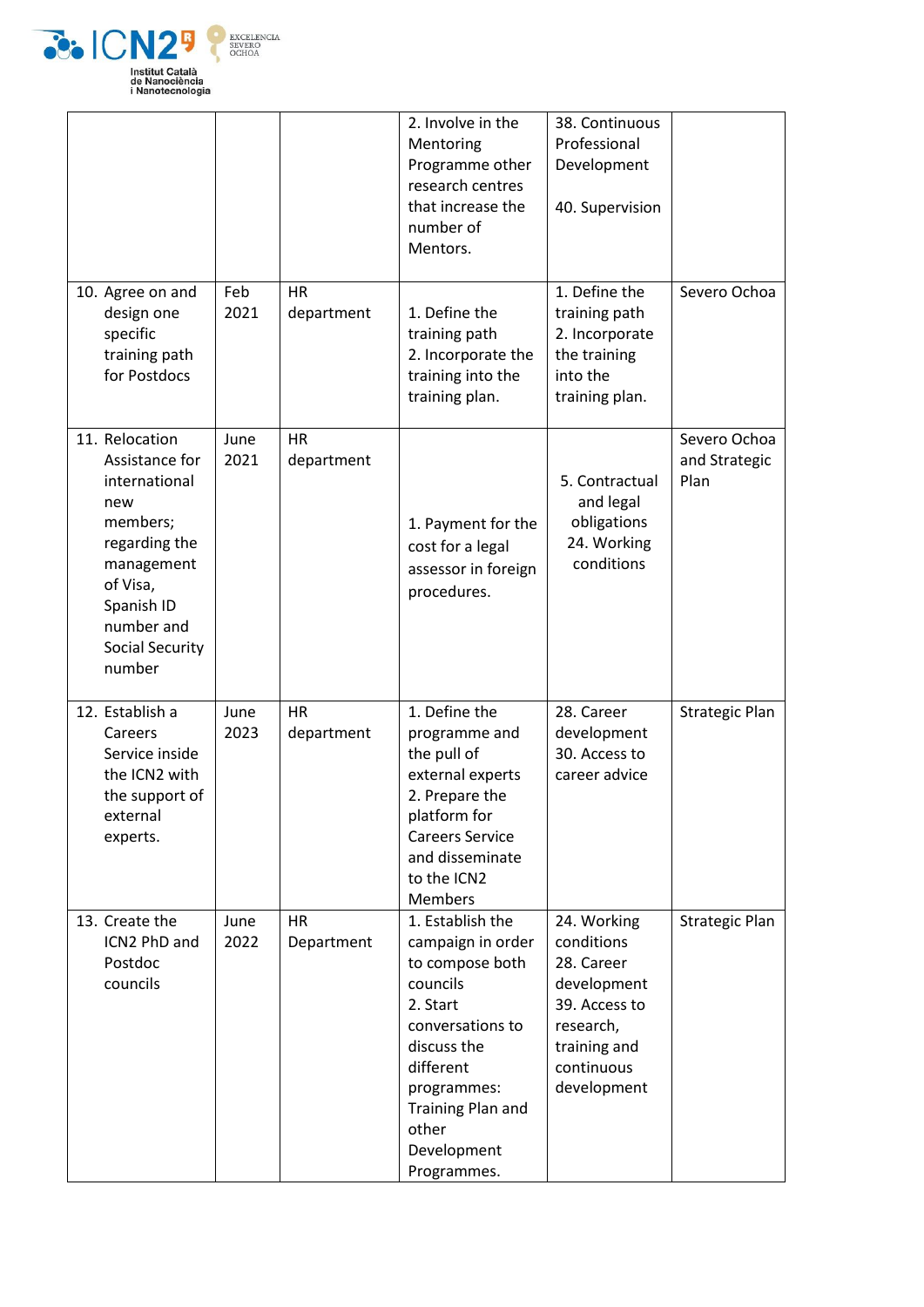

| 14. Create an<br>ICN2 Stay<br>Programme<br>for all profiles<br>i.e. short-term<br>placements at<br>ICN <sub>2</sub>                                                                                                                                                               | Nov<br>2023  | <b>HR</b><br>Department             | 1. Define the<br>programme<br>2. Start with a<br>structured<br>programme of<br>short-term<br>placements. | 9. Public<br>engagement<br>12.<br>Recruitment<br>28. Career<br>development                                                             | <b>Strategic Plan</b>          |
|-----------------------------------------------------------------------------------------------------------------------------------------------------------------------------------------------------------------------------------------------------------------------------------|--------------|-------------------------------------|----------------------------------------------------------------------------------------------------------|----------------------------------------------------------------------------------------------------------------------------------------|--------------------------------|
| 15. Achievement<br>of the<br>commitments<br>established in<br>our Equal<br>Opportunities<br>plan related:<br>- Reinforce<br>Recruitment<br>and Career<br>Development<br>support<br>- Protocols<br>with Gender<br>perspective -<br>Visibility<br>Women in<br>Science -<br>Database | June<br>2022 | Equal<br>Opportunities<br>Committee | 1 Committed<br>action started                                                                            | 7. Good<br>practice in<br>research<br>9. Public<br>engagement<br>10. Non-<br>discrimination<br>12.Recruitment<br>27. Gender<br>balance | Equal<br>Opportunities<br>Plan |

# **5. OPEN, TRANSPARENT AND MERIT-BASED RECRUITMENT (OTM-R)**

The detail of the procedure was explained in the Internal Review for Interim Assessment.

In December 2015, a selection procedure for Postdoctoral Researchers was distributed through the Institute and put into practice. This document is available on the ICN2 Intranet and also the Careers website in the Recruitment Process section: <https://icn2.cat/en/careers/icn2-recruitment-process>

The main points which are included in this new policy are:

- Definition of a job description for the open position, which includes the responsibilities, requirements, working conditions and details for the application.
- **Each call is advertised through the ICN2 website and announced on other portals such as** Euraxess, and those identified on a recruitment source list for our offers.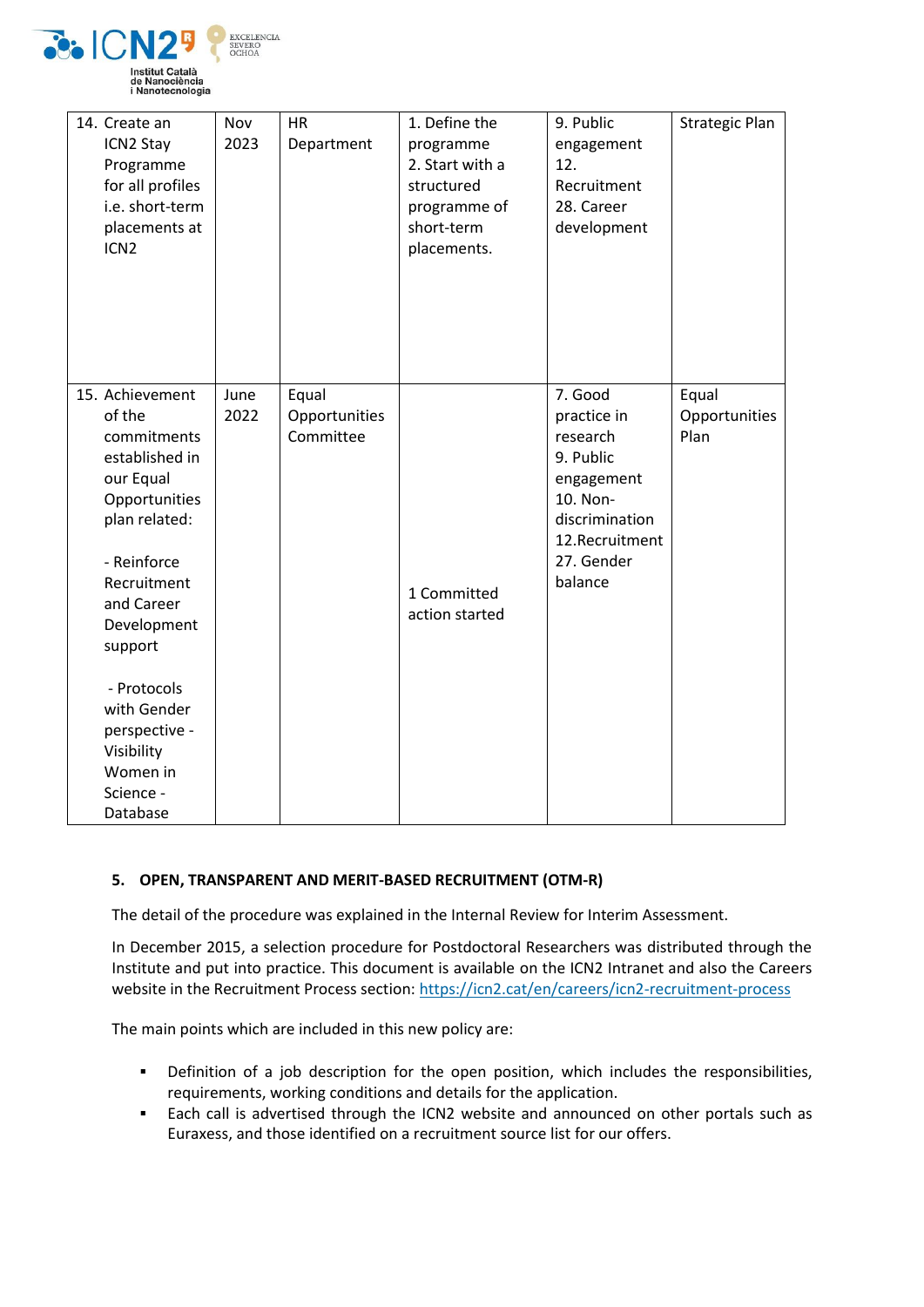

- Candidates are evaluated by a panel established for each open position. The candidate's evaluation is carried out following the criteria established in the call requirements with points being awarded for each criterion.
- Finally, the chosen candidate is contacted and informed of the Job offer. The other candidates are contacted regarding the status of their application (dismissal or other).

The People Development Officer, who is a member of the HR Department, is monitoring the process and coordinating the steps for the correct implementation. This position is the advisor to the Group Leaders, Division Leaders and Heads of the Department, in order to ensure these procedures are complied with.

The OTM-R checklist was discussed in a working session with the Group Leaders and senior researchers in March 2017. During this session they reviewed the OTM-R checklist point by point before completing it. Researchers are aware of the importance of an open, transparent, and meritbased recruitment process.

With the same aim, the recruitment processes for technical or administration positions follow a similar recruitment procedure. So, this process has been integrated and generalised for the rest of the calls. It means also that the recruitments without an open call and candidate analyses have been practically 0 in the last two years, following the HRS4R principles but also considering the updated regulations for Spanish Public Foundations.

In the Internal Review for Interim Assessment, we commented that a PhD Student Admissions procedure was being developed and it was finished during this last period.

In the case of the PhD Student Admissions, we launched a specific procedure for admission to the ICN2 PhD Programme. The detailed process and policy are explained on the ICN2 website: <https://icn2.cat/en/careers/phd-programme/who-when-how> This procedure is one of the main parts for the ICN2 PhD Programme, which is a programme launched in recent years in order to attract the best talent for PhD courses, adequate monitoring and associated training during their PhD studies.

We would like to formalise the procedure for the rest of the ICN2 positions as general recruitment process consolidating the practices that are being developed for these other positions.

Our vision is that the OTM-R principles and our own procedure constitute an on-going process that is hard to maintain and has to be monitored and improved continuously in order to get closer to its objective. This is our mission and we have to include more gender aspects to promote the increasing numbers of women in science, as we also detected in our Equal Opportunities plan.

#### **6. IMPLEMENTATION**

The implementation of the HRS4R action plan has consolidated the actions and procedures described and they have been assimilated by the ICN2 Community. However, there has to be a continuous effort in order to consolidate this culture change and progress in this sense.

As we explained in the interim assessment, we also have different external stakeholders who have contributed to the necessary reinforcement of these policies.

On the one hand, the CERCA Institute (Research Centres of Catalonia) has their own audits, which control the policies and principles that promote the European Guidelines. We received the maximum recognition in the last audit; among other things stating that we are very focused on achieving these principles and policies (gender actions, non-discrimination, harassment protocols, the recruitment process). CERCA plays an important role in terms of cultural change for the research centre environment.